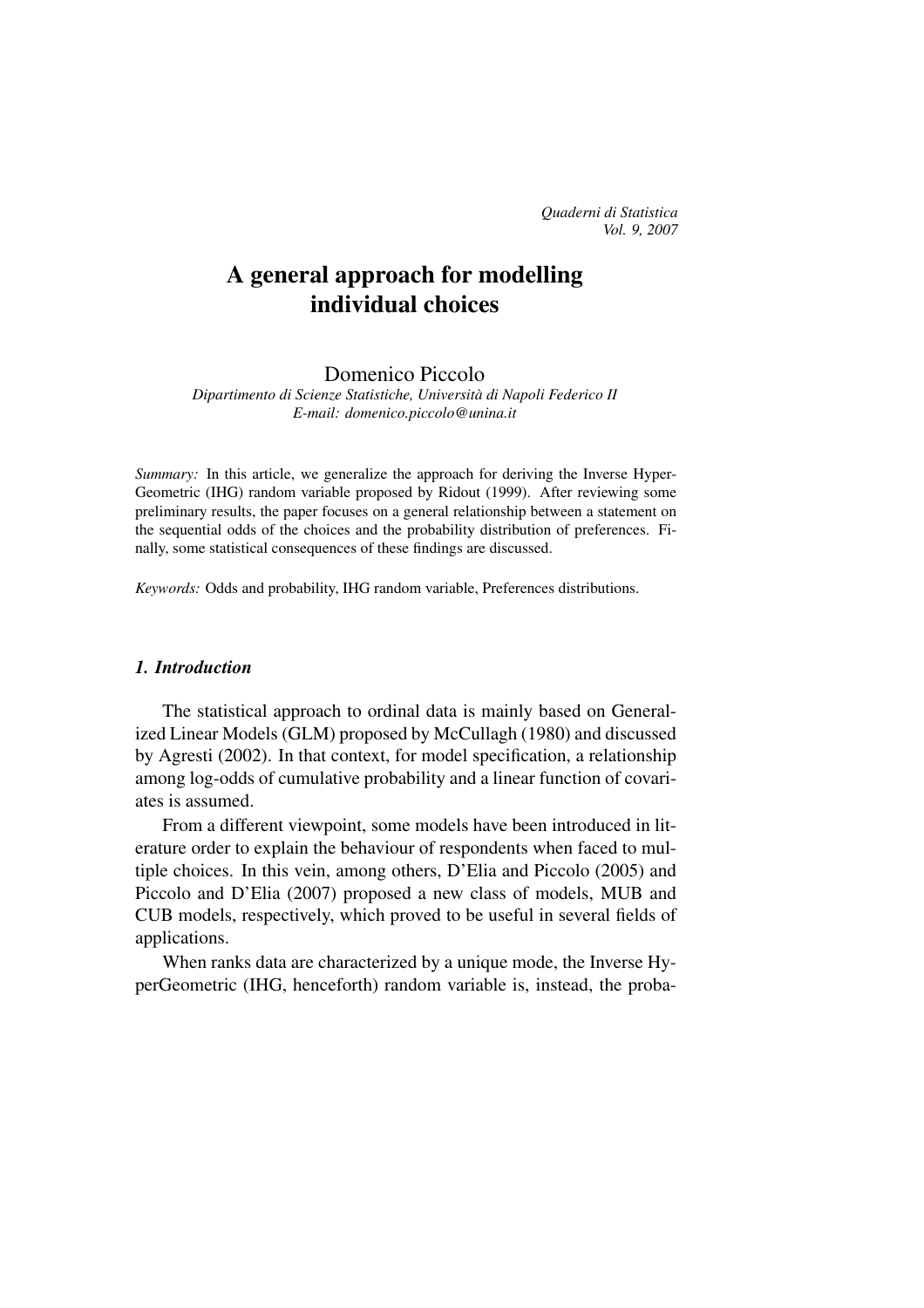bilistic model to be preferred. The properties of this random variable have been discussed by several Authors (Wilks, 1963; Guenther, 1975; Johnson *et al.*, 1992) as a model describing the discrete waiting time when drawings of balls from an urn are made without replacement. Several applications of IHG random variables in sampling theory (Guenther, 1969) and in capture-recapture methods (Bailey, 1951) have been discussed.

In different contexts, this proposal has been judged as adequate for modelling the choice mechanism among  $m$  alternatives, as in searching strategies based on memory (Ridout, 1999), learning theory (Hutchinson, 2001) and preference data modelling (D'Elia, 1999; 2003; Piccolo, 2000). In the last case, the IHG distribution has been used in ranking and rating studies where a strong adversion/liking is present. Specifically, for a marketing research area, Del Giudice and D'Elia (2001) confirmed that the IHG random variable is able to reproduce adequately the consumers' choices even if subjects' covariates are included in the model.

Indeed, the paper by Ridout (1999) is the starting point for our discussion. He considered the problem raised by Jolliffe and Jolliffe (1977): several coal tits were asked to locate a food source when released in a room that contained four feeders. The experiment consisted in registering the number of times the birds looked for the correct feeder. This problem is related to the learning theory and to "Answer-Until-Correct" test. Then, Ridout showed that an IHG model improves the fitting of data and allows for a neat and simple interpretation of the memory behavior for replicated choices.

This paper is organized as follows: in the next section we formally introduce the IHG random variable and briefly discuss some of its properties. Then, in section 3 we derive the general relationship among hypotheses on the odds of sequential choices and the probability of ranks and, in section 4, we specify the structure in some cases. Some concluding remarks, focusing on the statistical consequences of these results, end the paper.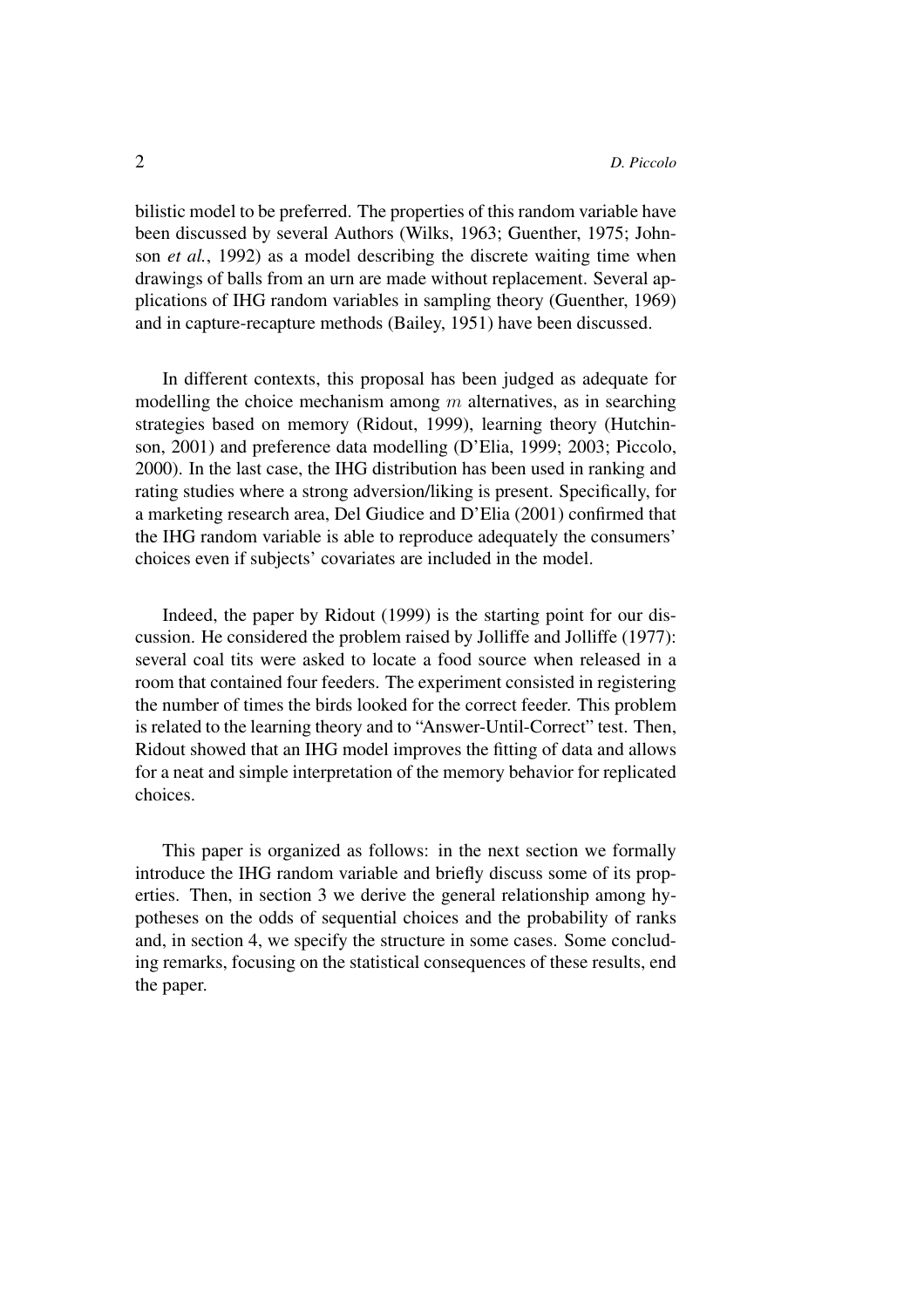#### *2. The IHG random variable*

We suppose that a set of  $m$  objects (items/services/etc.) has been defined, and  $r$  is the rank assigned to it by a single rater. Thus, our analysis concerns the *stated preference* towards a single object.

The number  $m > 1$  of objects to be compared is generally known and fixed. Then,  $r$  is the observed value of a discrete random variable  $R$ defined on the support  $\{1, 2, \ldots, m\}$ . We assume that  $r = 1$  means "most" preferred" while  $r = m$  means "least preferred".

The experiment can be parameterized in many ways: from an urn that contains  $\beta$  white balls and  $m-1$  not-white balls, a ball is randomly drawn *without replacement*<sup>1</sup> until a white ball occurs. The random variable  $R$ represents the number of drawings needed for th eoccurrence of a "success". As long as  $\beta$  is large with respect to m, we expect low values for R, and thus we may relate this mechanism to the ordered choice problem.

In general, we let  $\beta > 0$  any positive real; thus,

$$
Pr(R = 1) = \frac{\beta}{\beta + m - 1} = \theta
$$

is the probability of a "success", that is the probability to select a white ball in the first drawing.

The parameter  $\theta$  is a *measure of liking/preference* in the ranking problem. The IHG random variable can be well parameterized either by  $\beta \in$  $(0, +\infty)$  or by  $\theta \in (0, 1)$  as these parameters are related by the one-to-one mapping:

$$
\theta = \frac{\beta}{\beta + m - 1} \quad \Longleftrightarrow \quad \beta = (m - 1) \frac{\theta}{1 - \theta} \, .
$$

For any given  $m > 1$ , we denote this random variable as  $R \sim I H G(\beta)$ or  $R \sim IHG(\theta)$ . Then, it is immediate to show that its probability mass function is defined by:

$$
Pr(R = r) = \frac{\beta}{m} \prod_{s=1}^{r} \frac{m - s + 1}{m - s + \beta}, \qquad r = 1, 2, ..., m.
$$

<sup>1</sup> In general, Wilks (1963) and Guenther (1973) define this random variable as the number of drawings until  $k \geq 1$  white balls are selected. Notice that if the drawings are made *with replacement* R is a negative Binomial random variable.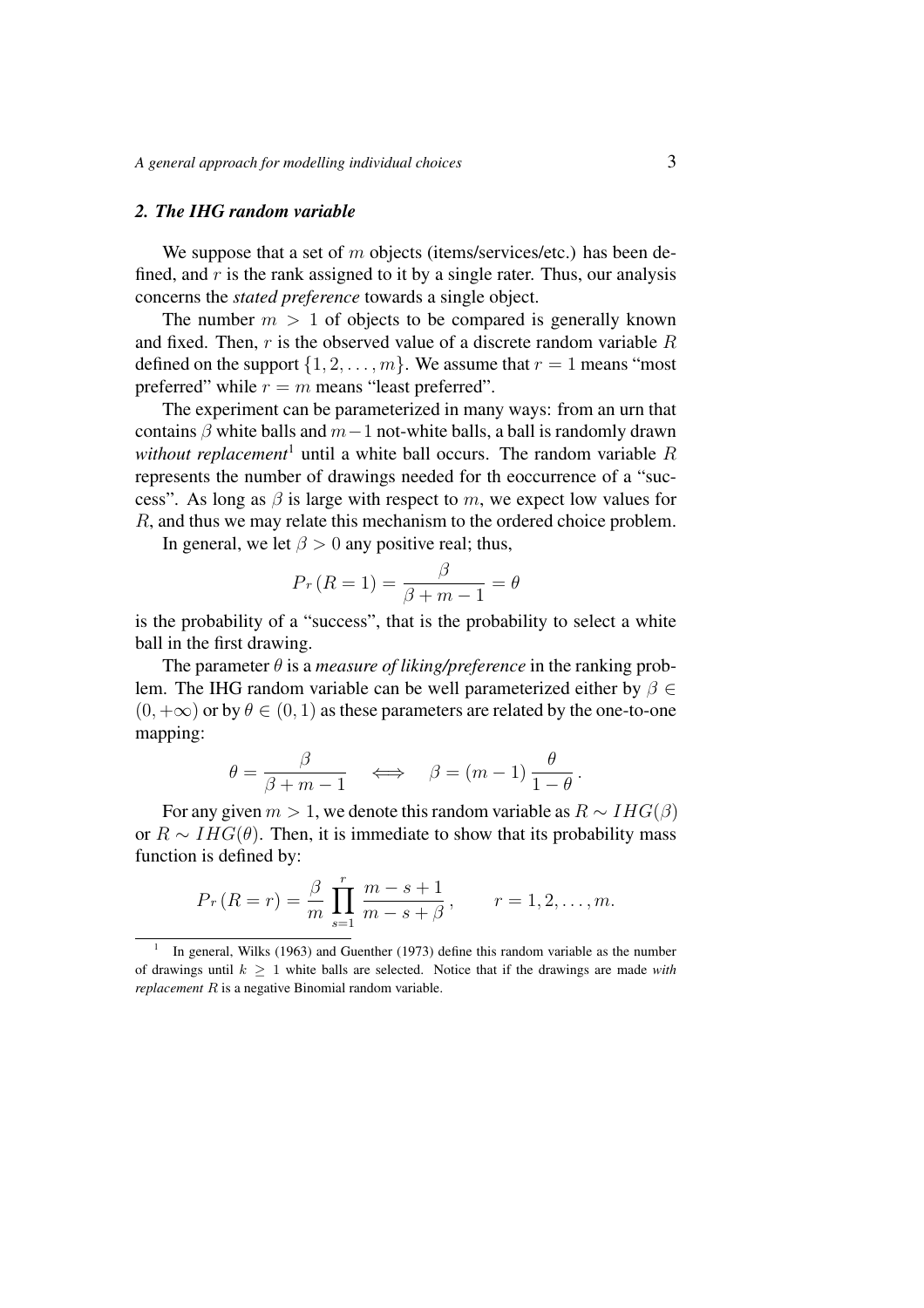From a computational point of view, in order to obtain the probability distribution of  $R$ , it is more efficient to exploit the recursive relationships:

$$
\begin{cases}\nPr(R = 1) & = \frac{\beta}{\beta + m - 1}; \\
Pr(R = r + 1) & = Pr(R = r)\frac{m - r}{m - r - 1 + \beta}, r = 1, 2, \dots, m - 1.\n\end{cases}
$$

If W is a Beta-Binomial random variable with parameters  $\alpha = 1$  and  $β$ , and we let  $n = m - 1$ , then it can be shown that  $W + 1 ~ √$   $H G(β)$ .

It is worth noticing that if  $\beta = 1$  (or  $\theta = 1/m$ ), then the IHG random variable is the Uniform discrete distribution over the support of the first m integers. Moreover, when  $\beta = 2$  (or  $\theta = 2/(m + 1)$ ) the probability distribution of R is the linear decreasing function:  $Pr(R = r) = 2/m$  $r \frac{2}{m(m+1)} r, r = 1, 2, ..., m$ . Thus, it decreases from  $Pr(R = 1) =$  $2/(m+1)$  to  $Pr(R = m) = 2/[m(m+1)].$ 

The IHG random variable has only the first m factorials moments  $\mu_{(k)}$ different from 0:

$$
\mu_{(k)} = \frac{\beta + m}{m} \, k! \, \prod_{s=1}^k \frac{1 + m - s}{\beta + s} \, , \quad k = 1, 2, \dots, m.
$$

Specifically,

$$
\mathbb{E}(R) = \frac{\beta + m}{\beta + 1} = \frac{m - \theta}{1 + \theta (m - 2)}.
$$

Some features of IHG distributions for varying  $\beta$  (or  $\theta$ ) and a given  $m = 9$ are illustrated in Figure 1. They confirm the following general result: for  $\beta \neq 1$  (or  $\theta \neq 1/m$ ) the mode is located at  $R = 1$  or  $R = m$ , depending on whether  $\beta \geq 1$  (or  $\theta \geq 1/m$ ).

From an inferential point of view, given a sample of  $n$  observed ranks  $(r_1, r_2, \ldots, r_n)'$ , all the relevant information for the parameter are contained in the vector of the observed frequencies  $(n_1, n_2, \ldots, n_m)'$ , where  $n_j$  is the number of subjects expressing the rank  $(R = j), j = 1, 2, \ldots, m$ . As a matter of fact, the log-likelihood function is

$$
\ell(\theta) = \sum_{r=1}^{m} n_r \log P_r (R = r | \theta).
$$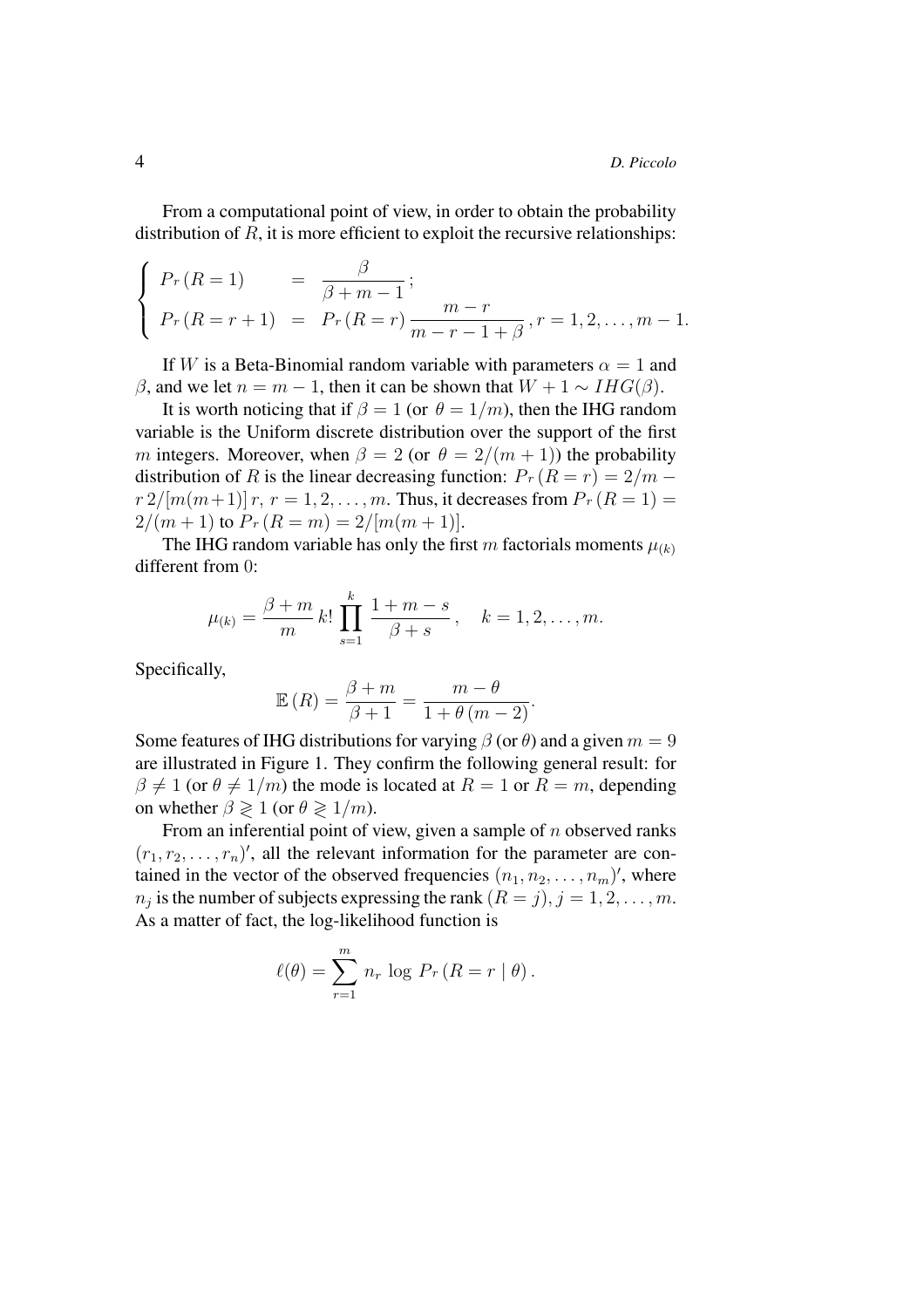

*Figure 1. Inverse Hypergeometric probability mass functions*  $(m = 9)$ *.* 

Then, the sufficient statistic for  $\theta$  is any subset of dimension  $(m - 1)$  of the vector of observed frequencies.

Several inferential aspects of IHG random variables are discussed by Guenther (1975) and more recently by Piccolo (2000, 2001) and D'Elia (2003). Moreover, denoting with  $\overline{R}_n$  the sample mean of the ranks, D'Elia and Piccolo (2005) showed that the moment estimator of  $\theta$ :

$$
T_n = \frac{m - \overline{R}_n}{1 + (m - 2)\,\overline{R}_n},
$$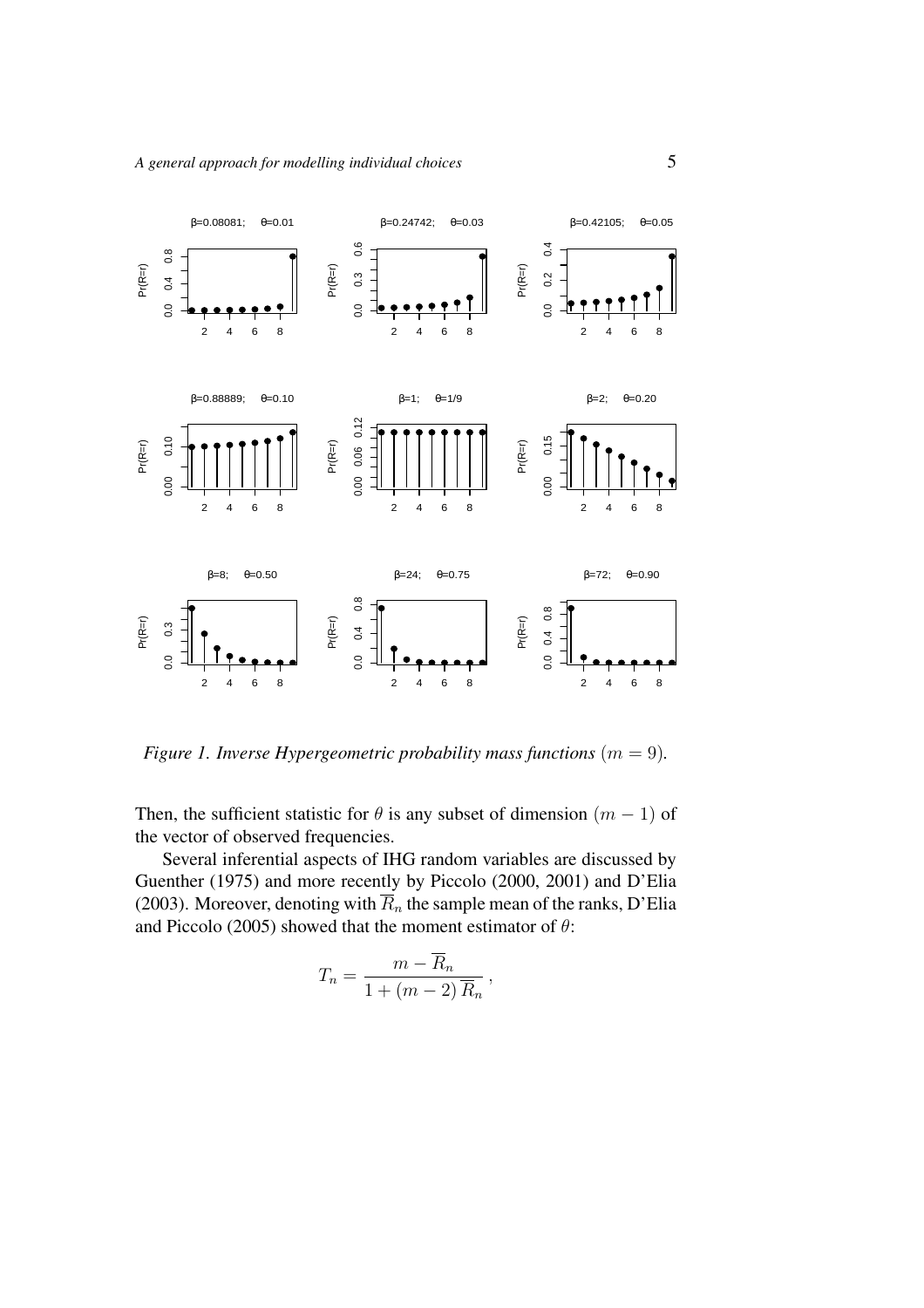is consistent and asymptotically Normal. In addition, it achieve a quite high relative efficiency with respect to the maximum likelihood estimator.

A final remark on the IHG distribution concerns the interpretation of  $\theta$ : indeed, this parameter is a probability, thus it is scale invariant. However, its relevance in term of preference/liking strictly depends on m. Figure 1 shows that for  $\theta > 1/9$  a positive feeling towards the object is expected whereas for  $\theta < 1/9$  a certain degree of aversion is present. Consequently, if the estimate of  $\theta$  is 0.2, say we cannot express any judgement on the preference without referring to m; indeed, only for  $m > 5$ this estimate implies a liking.

#### *3. Sequential odds and ranks probabilities*

A consistent strategy for selecting an object from a set of different alternatives is a sequential choice. Thus, if we let  $p_r = Pr(R = r)$ ,  $r = 1, 2, \ldots, m$ , the odds that the rank is r given that the object was not selected previously (rank is not less than  $r$ ) is defined by:

$$
\phi_r = \frac{p_r}{\sum_{k=r+1}^m p_k} = \frac{p_r}{1 - \sum_{k=1}^r p_k}, \ r = 1, 2, \dots, m-1; \qquad \phi_m = 1. \tag{1}
$$

Hereafter,  $\phi_r$ ,  $r = 1, 2, \ldots, m$  the *sequential odds* denotes of an ordinal choice. In this regard, with reference to the coal tits experiment, Ridout (1999, p.661) explains that: "*the correct feeder will be found at the* r*-th attempt, conditional on it not having been found at any previous attempt*". In fact, sequential odds are a discrete version of the well known *hazard function* for continuous random variable.

Since  $\phi_m = 1$  and  $p_m = 1 - p_1 - \cdots - p_{m-1}$ , it is worth considering only the first  $(m−1)$  odds and probabilities, respectively. Afterwards, we will show how these quantities are relater each other. However, sequential odds can also be defined by means of the distribution function  $F(r)$  =  $Pr(R \leq r)$ :

$$
\phi_r = \frac{F(r) - F(r - 1)}{1 - F(r)}, r = 1, 2, ..., m - 1; \qquad \phi_m = F(m).
$$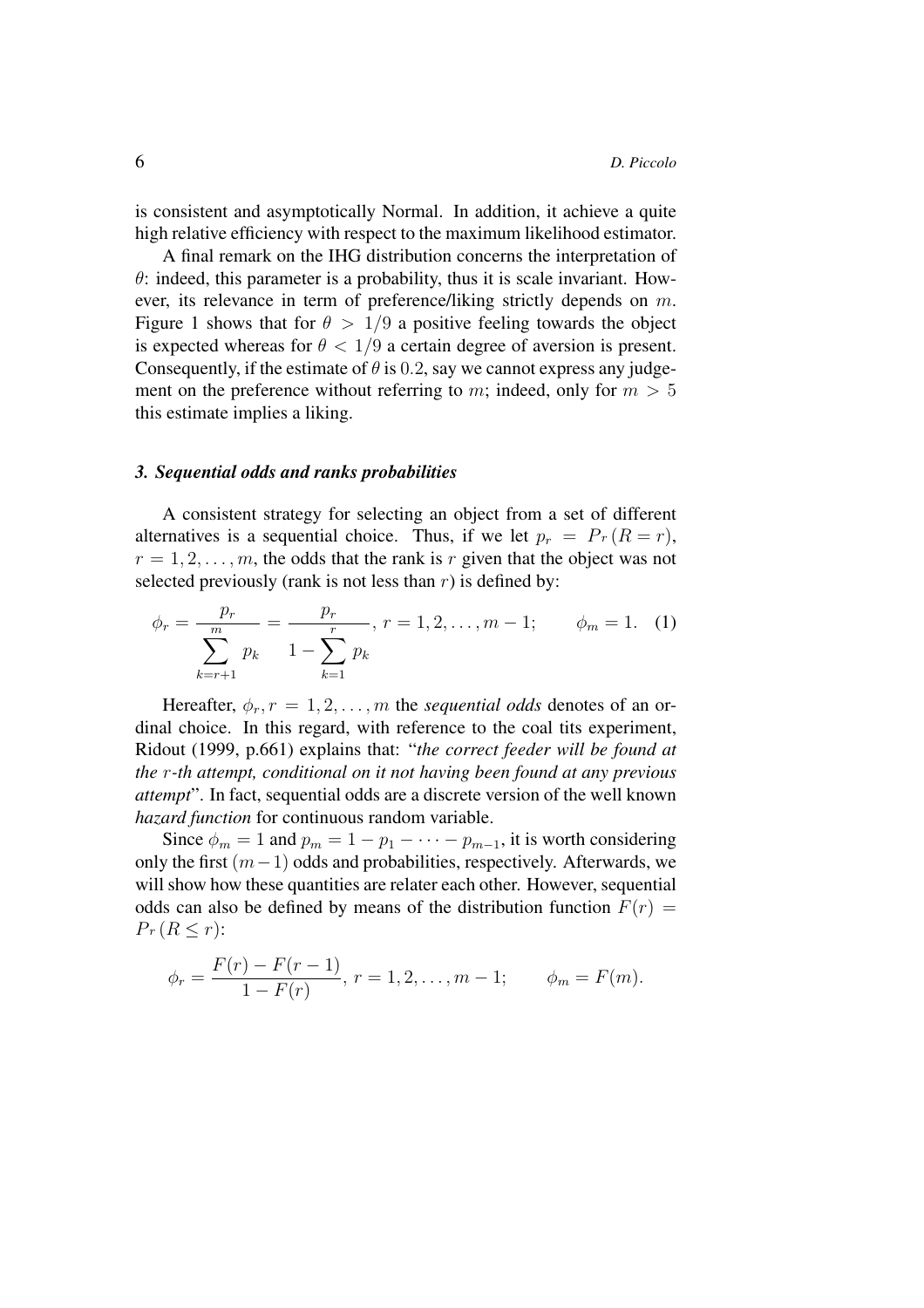Of course,  $F(0) = 0$  and  $F(m) = 1$ . By iterative substitution in this formula, after some algebra, the inverse relationships are deduced:

$$
F(r) = \sum_{k=1}^{r} \frac{\phi_{r+1-k}}{\prod_{j=k+1-r}^{r} (1+\phi_j)}, r = 1, 2, ..., m-1; \qquad F(m) = \phi_m.
$$

Formula (1) shows that any assumption on a probability distribution implies well defined sequential odds. In this respect, it is interesting to solve the inverse problem by deriving the probability distribution which is implied by a stated assumption on the sequential odds. The following theorem shows the inverse mapping of (1) by computing the probability from the odds.

# ■ *Theorem*

Given a set of sequential odds  $\{\phi_r, r = 1, 2, \ldots, m - 1\}$ , the corresponding probabilities are obtained by:

$$
p_r = \frac{\phi_r}{\prod_{k=1}^r (1 + \phi_k)}, \ r = 1, 2, \dots, m - 1; \qquad p_m = \frac{1}{\prod_{k=1}^{m-1} (1 + \phi_k)}.
$$
 (2)

*Proof*

We prove the theorem by a repeated application of the induction principle on the algebraic formulation, although some induction on the corresponding matrix formulation of (1) and (2) is also possible.

By simple substitution, it is immediate to derive (2) for  $r = 1, 2$ . Then, suppose that (2) holds for some  $r$ , we have to prove (2) is true for  $r + 1$ . In other words, we have to prove that:

$$
p_{r+1} = \frac{\phi_{r+1}}{\prod_{k=1}^{r+1} (1 + \phi_k)} = \frac{\phi_{r+1}}{1 + \phi_{r+1}} \frac{p_r}{\phi_r}.
$$

Now, by letting  $S_r = 1 - p_1 - \cdots - p_r$ , the definition of the odds implies:

$$
\phi_r = \frac{p_r}{S_r};
$$
\n $\phi_{r+1} = \frac{p_{r+1}}{S_r - p_{r+1}};$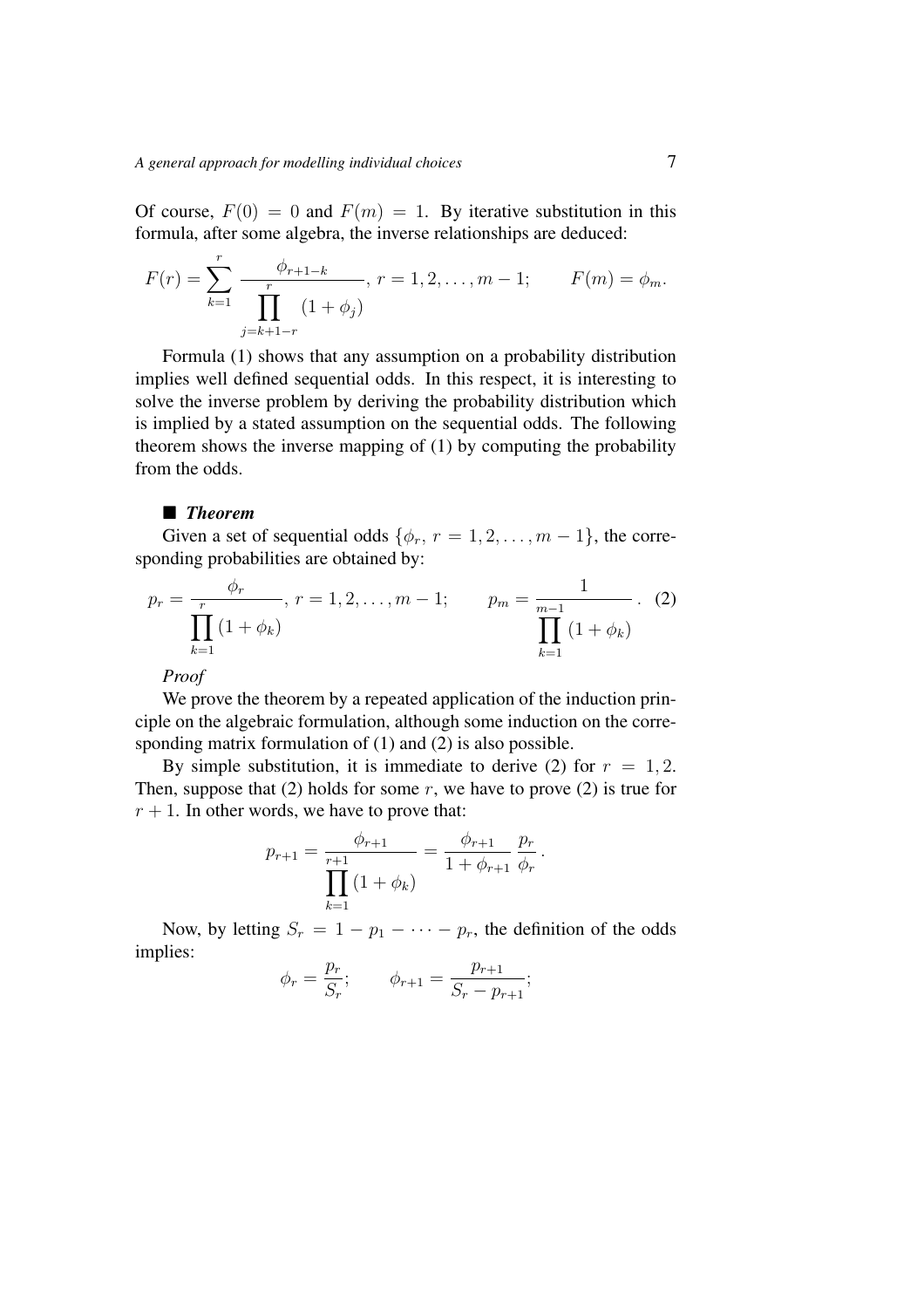and, exploiting the second and the first identities, respectively, we get:

$$
p_{r+1} = \frac{\phi_{r+1}}{1 + \phi_{r+1}} S_r = \frac{\phi_{r+1}}{1 + \phi_{r+1}} \frac{p_r}{\phi_r}.
$$

The result shows the validity of the first part of (2) for  $r = 1, 2, \ldots, m-1$ .

Instead, in order to prove the formula for  $p_m$ , the induction will be based on a recursive formula for  $S_r$ ,  $r = 1, 2, \ldots, m - 1$ .

In fact,  $p_m = S_{m-1} = 1 - p_1 - \cdots - p_{m-1}$ . Then, a simple algebra shows that:

$$
S_1 = 1 - p_1 = 1 - \frac{\phi_1}{1 + \phi_1} = \frac{1}{1 + \phi_1};
$$
  
\n
$$
S_2 = S_1 - p_1 = \frac{1}{1 + \phi_1} - \frac{\phi_2}{(1 + \phi_1)(1 + \phi_2)} = \frac{1}{(1 + \phi_1)(1 + \phi_2)}.
$$

Now, assuming that, for some  $r$ , the following statement is true:

$$
S_r = \frac{1}{\prod_{k=1}^r (1 + \phi_k)},
$$

we need to prove it for  $r + 1$ . Specifically,

$$
S_{r+1} = S_r - p_{r+1}
$$
  
=  $\frac{1}{\prod_{k=1}^r (1 + \phi_k)} - \frac{\phi_{r+1}}{\prod_{k=1}^{r+1} (1 + \phi_k)} = \frac{1}{\prod_{k=1}^{r+1} (1 + \phi_k)};$ 

and by replacing  $r = m - 2$  in the last expression, we get the final result.

# *4. Some sequential odds specifications*

In this section, we discuss the consequences on the probability distribution of the ranks when some restrictions on the sequential odds are specificied. The assumptions that we are making are relevant in different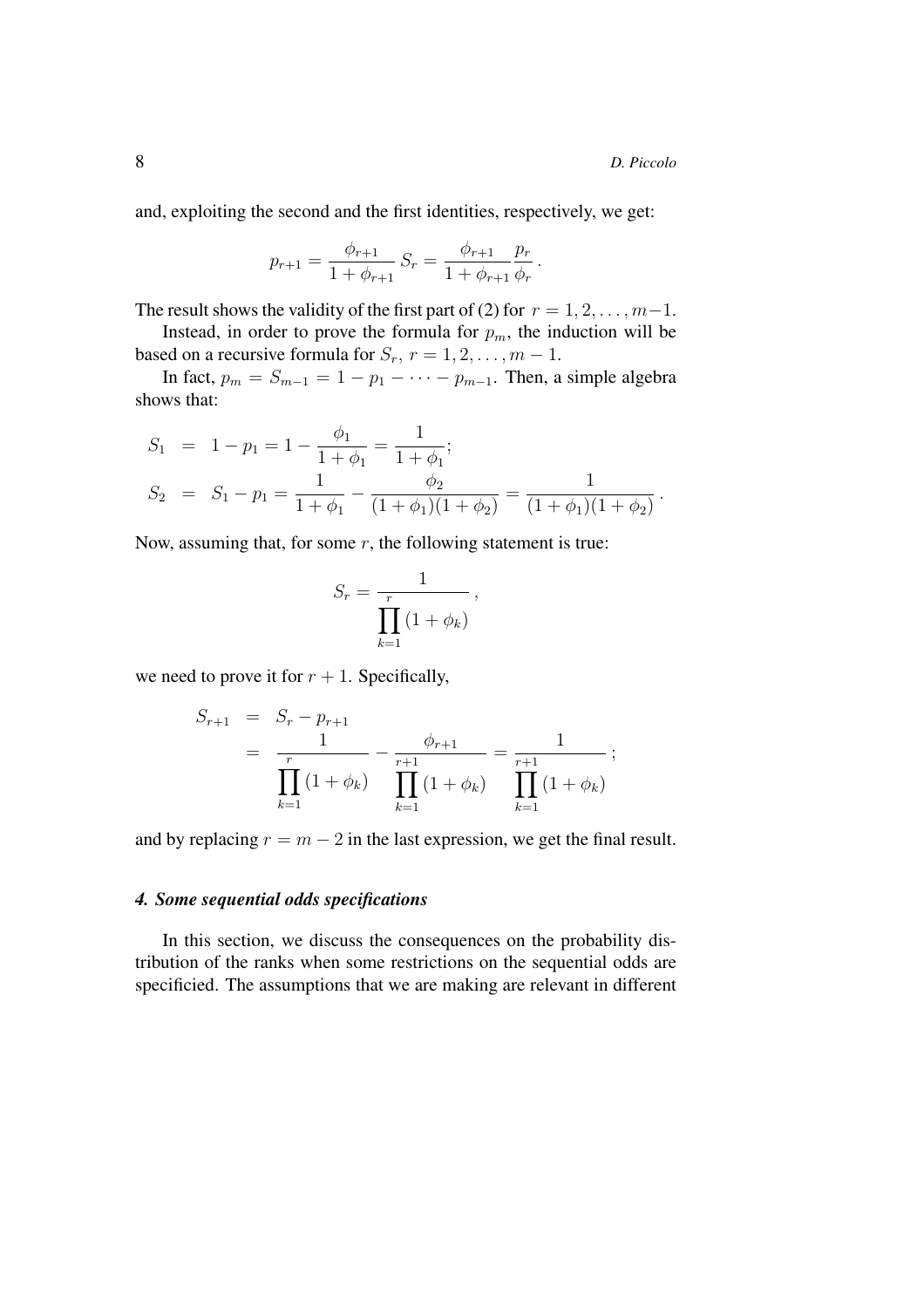contexts and are obviously related to the number and nature of the objects to be selected.

In order to simplify the comparisons, Figures illustrated in the following subsections are plotted assuming  $m = 9$ .

# *4.1. Constant sequential odds*

First of all, suppose that *sequential odds are constants*, that is:

$$
\phi_r = c, \quad r = 1, 2, \dots, m - 1.
$$

Then, from theorem of section 3, we get:

$$
p_r = \frac{c}{(1+c)^r}, \quad r = 1, 2, ..., m-1; \qquad p_m = \frac{1}{(1+c)^{m-1}}.
$$

If we let  $c = \delta/(1 + \delta)$ , and then  $\delta = c/(1 + c)$ , we find that constant odds imply the following probability distribution:

$$
p_r = \delta (1 - \delta)^{r-1}, \quad r = 1, 2, ..., m - 1; \qquad p_m = (1 - \delta)^{m-1}.
$$

This is a *geometric distribution* over the finite support  $\{1, 2, \ldots, m-1\}$ with a constrained  $p_m$  value in order to preserve the unit sum.

Figure 2 shows some distributions for varying values of c and  $\delta$ . It is interesting to consider that the bump in the shape of the implied probability distributions would remain at the extreme values of  $R$ , for any choice of  $\delta$ . Specifically, mode is at  $R = 1$  for  $c \le 1$  (that is,  $\delta \le 0.5$ ), while mode is at  $R = m$  for  $c > 1$  (that is,  $\delta > 0.5$ ). Finally, if  $c = 1$ , we have e regularly decaying geometric distribution as  $p_r = (0.5)^r$ ,  $r =$  $1, 2, \ldots, m$ .

#### *4.2. Hyperbolic sequential odds*

Assume that the *odds* of choosing an object, given it was not selected previously, *increase hyperbolically* at any trial, proportionally to some constant  $\beta > 0$ , that is:

$$
\phi_r = \frac{\beta}{m - r}, \quad r = 1, 2, \dots, m - 1.
$$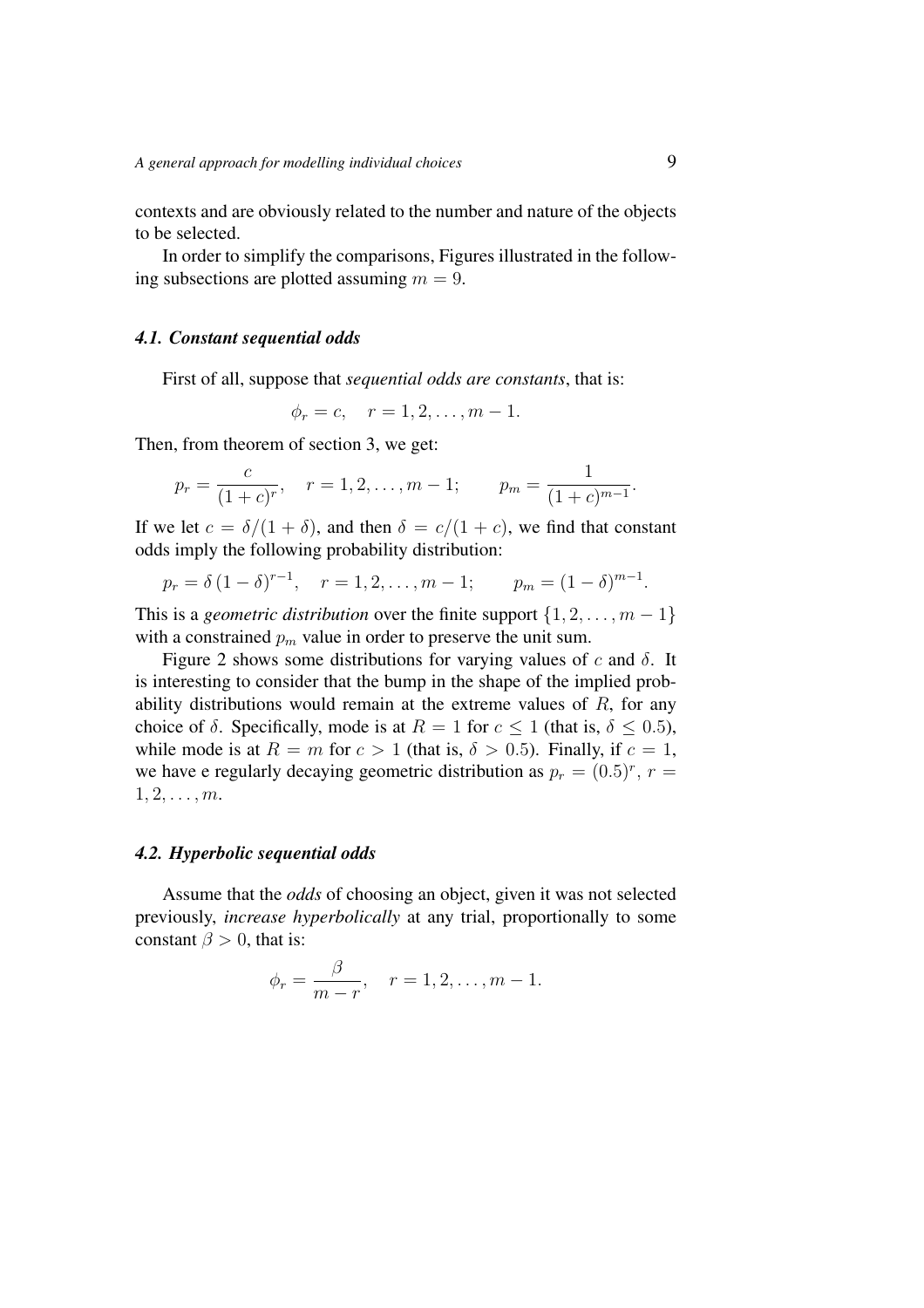10 *D. Piccolo*



*Figure 2. Probability distributions for constant sequential odds.*

By theorem of section 3, this choice implies:

$$
p_r = \frac{\frac{\beta}{m-r}}{\prod_{k=1}^r \left(1 + \frac{\beta}{m-k}\right)} = \frac{\beta}{m-r} \prod_{k=1}^r \frac{m-k}{\beta+m-k}
$$

$$
= \frac{\beta}{m} \prod_{k=1}^r \frac{1+m-k}{\beta+m-k}, \quad r = 1, 2, \dots, m.
$$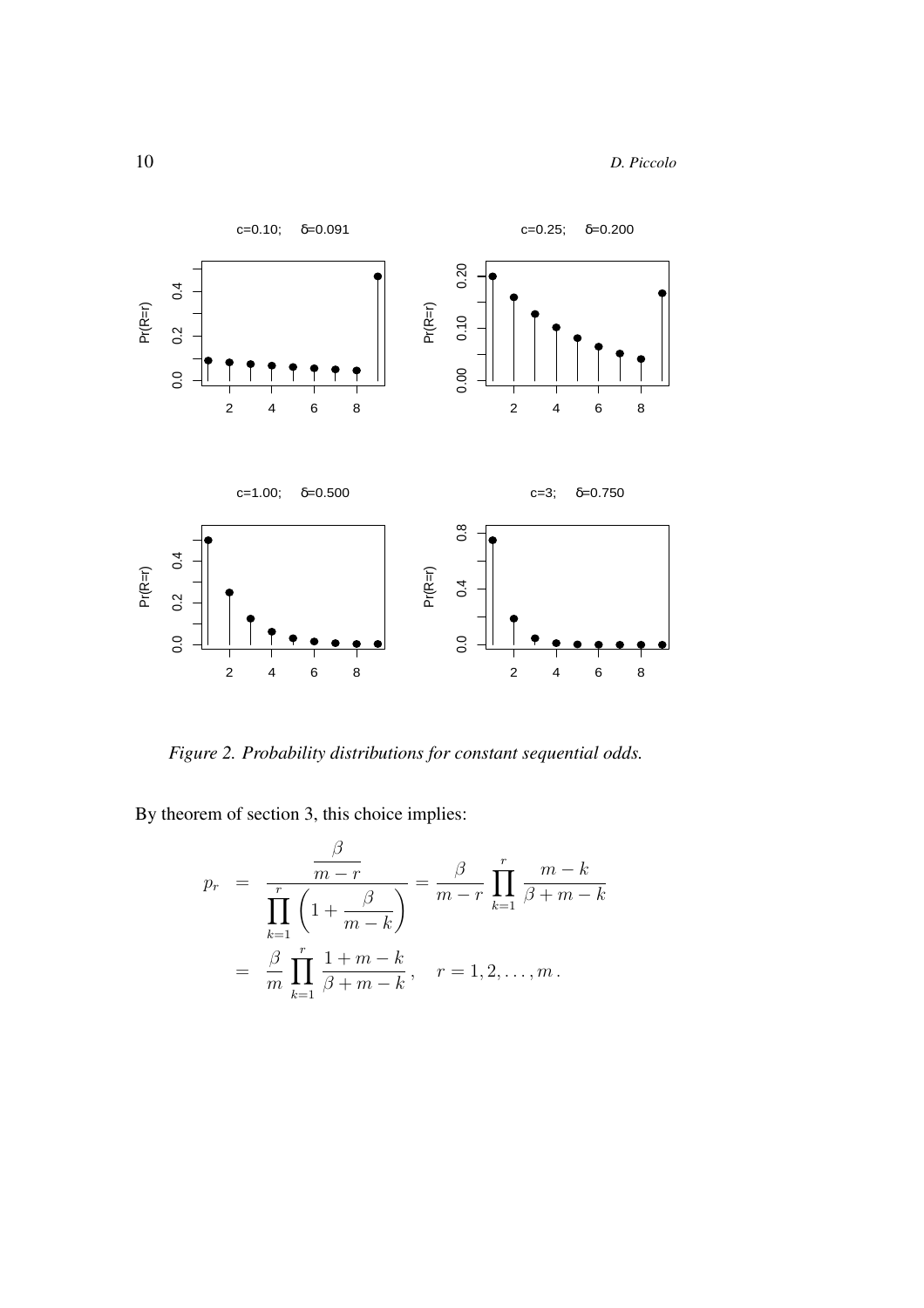This is the IHG distribution with parameter  $\beta$ , as discussed in section 2. We observe that, under this assumption, the formula for  $p_r$  is correct also when  $r = m$ .

In this regard, we notice that if the remaining  $(m - r)$  choices are randomly selected, then  $\beta = 1$  and IHG distribution reduces to Uniform on the support  $\{r = 1, 2, \ldots, m\}.$ 

Of course, if one parameterizes the distribution by  $\theta$ , the equivalent assumptions on the sequential odds are:

$$
\phi_r = \frac{m-1}{m-r} \frac{\theta}{1-\theta}, \quad r = 1, 2, ..., m-1.
$$

For varying values of  $\beta$ , Figure 3 shows the sequential odds that correspond to IHG probability distributions reported in Figure 1. Odds are regularly increasing with r with a unique maximum at  $R = m$  when  $\beta$  < 1, two maxima at  $R = m - 1$  and  $R = m$  when  $\beta = 1$  and a unique maximum at  $R = m - 1$  when  $\beta > 1$ .

# *4.3. Linear sequential odds*

Assume that *odds increase linearly*, with a relative change  $\alpha > 1$ , that is:

$$
\phi_r = \alpha r - 1, \quad r = 1, 2, \dots, m - 1.
$$

Then, theorem 3 asserts that the implied probability distribution is defined by:

$$
p_r = \frac{\alpha r - 1}{\alpha^r r!}
$$
,  $r = 1, 2, ..., m - 1$ ;  $p_m = \frac{1}{\alpha^{m-1} (m-1)!}$ .

This is a sort of linear-exponential distribution and the relationships among the parameter  $\alpha$  and the shape of the corresponding probability distributions are enhanced in Figure 4.

It turns out that the shape of the distribution is monotonically decaying as long as  $\alpha > 1 + 2^{-1/2} \simeq 1.707$ ; otherwise, we observe a single mode at  $R = 2$ . Finally, when  $\alpha = 1 + 2^{-1/2}$  there are two modes at  $R = 1, 2$ .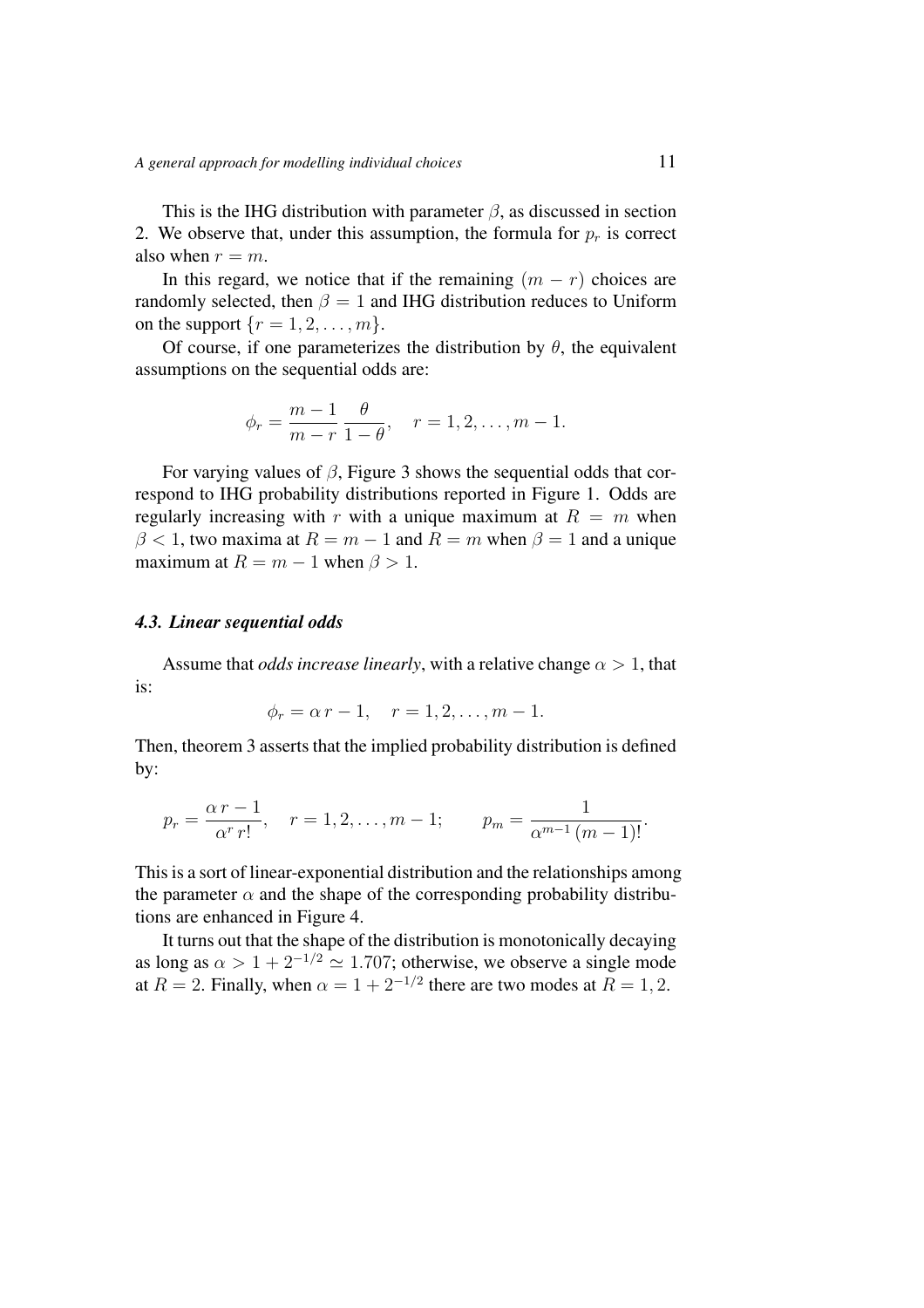

*Figure 3. Hyperbolic sequential odds of IHG distributions of Figure 1.*

# *4.4. J-shaped sequential odds*

Assume that the *odds behave as a J-shaped function*, defined by:

$$
\phi_r = \frac{r}{m-r}, \quad r = 1, 2, \dots, m-1.
$$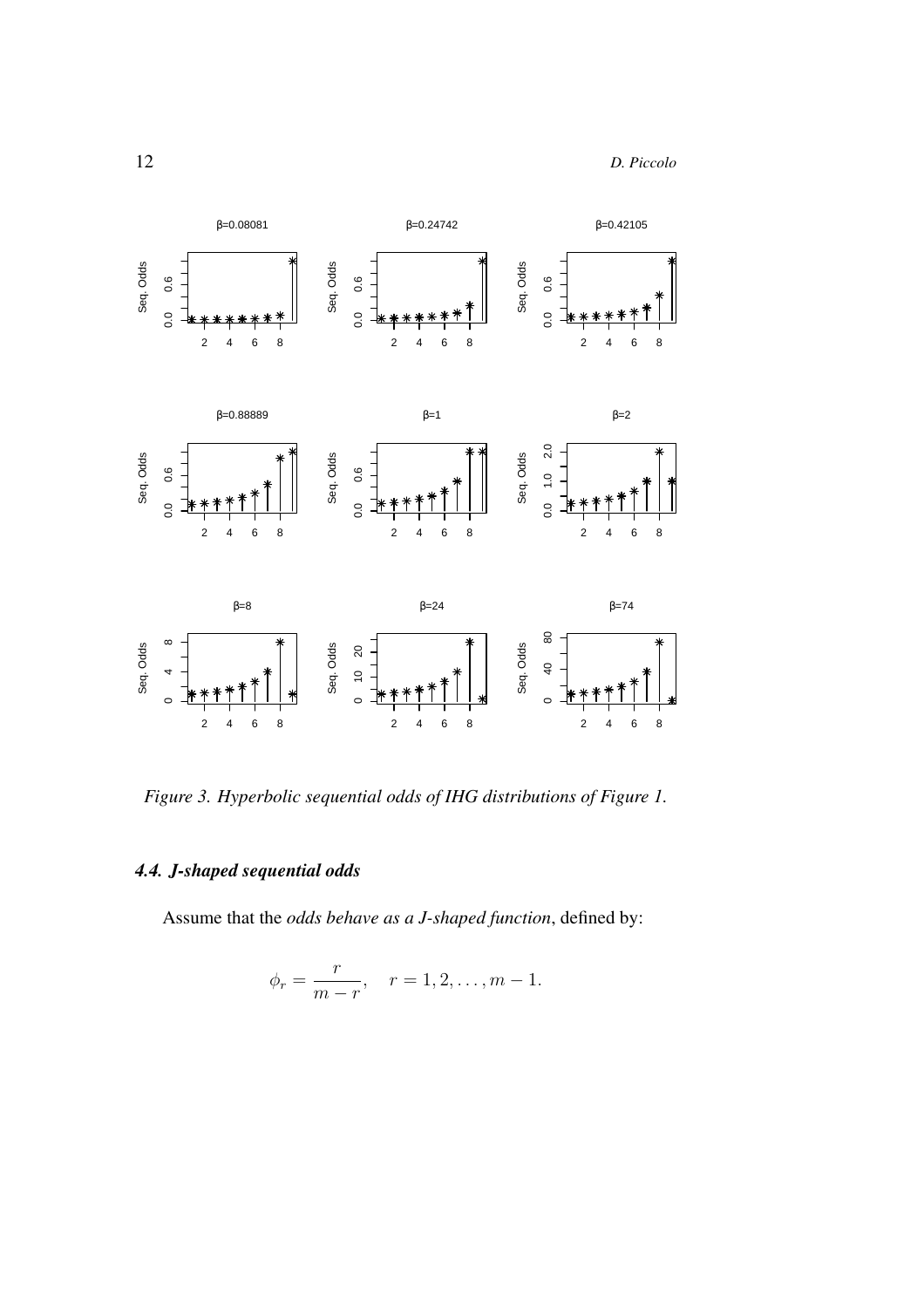

*Figure 4. Probability distributions for linear sequential odds.*

After some algebra, it is immediate to show that the implied probability distribution of ranks is:

$$
p_r = r \binom{m-1}{r-1} \left(\frac{1}{m}\right)^m
$$
,  $r = 1, 2, ..., m-1$ ;  $p_m = \frac{(m-1)!}{m^{m-1}}$ .

This random variable is unique (as there are no parameters in its formulation) and it is a sort of Binomial-type distribution. Figure 5 shows its behaviour for some selected values of  $m$ . We observe that, for any  $m$ , the unique mode is at  $R = 2$ .

# *4.5. U-shaped sequential odds*

Finally, we assume again that  $m = 9$  and study the implications of *U-shaped sequential odds*, defined in Table 1 for different specifications,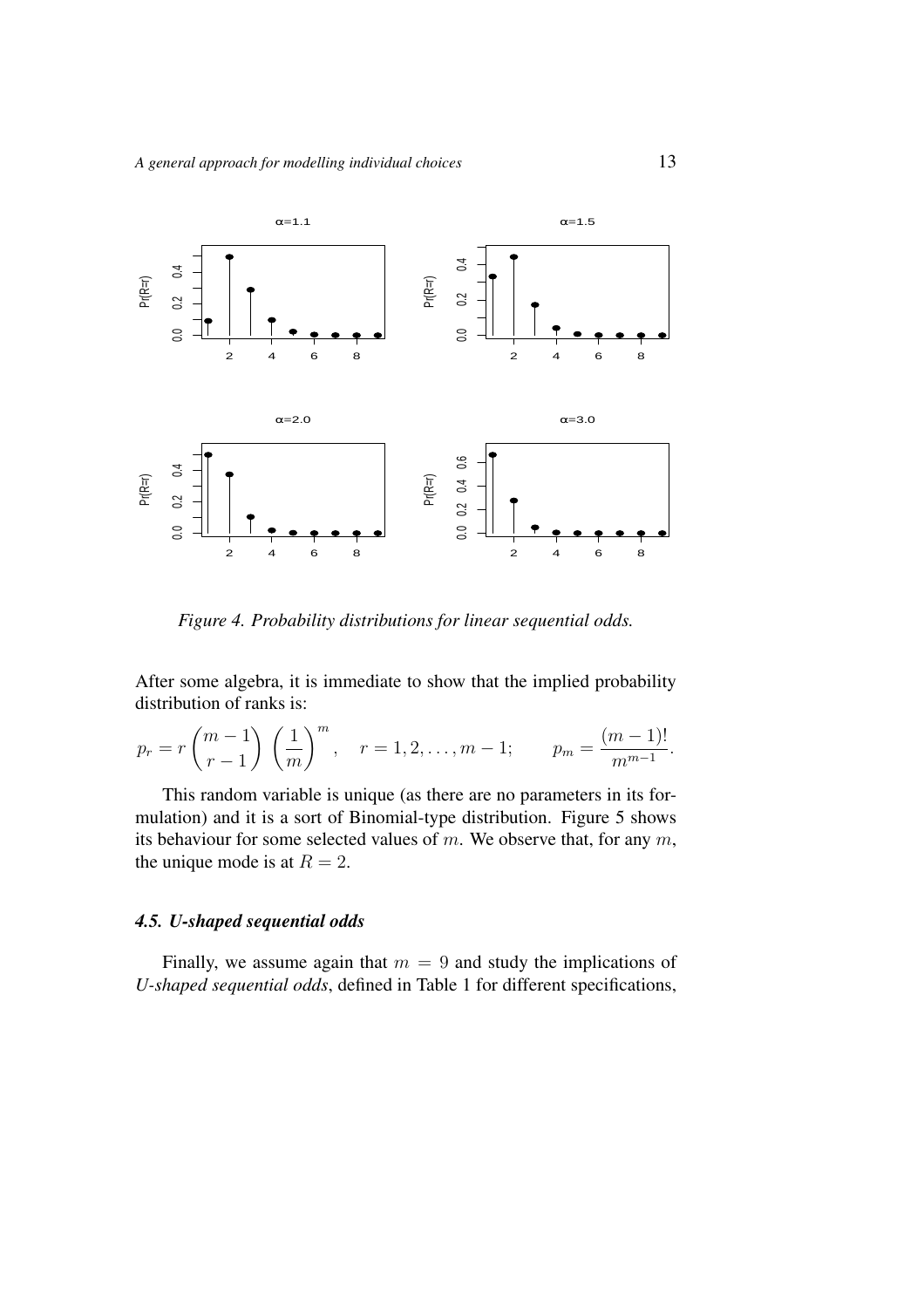

*Figure 5. Probability distributions for J-shaped sequential odds.*

denoted as  $A, B, C, D$ , respectively. Then, in Figure 6 we show the corresponding probability distributions of ranks.

|           | $r \rightarrow 1$   2   3   4   5   6   7   8   9                                                 |  |  |  |                 |  |
|-----------|---------------------------------------------------------------------------------------------------|--|--|--|-----------------|--|
|           | A: $\phi_r \rightarrow$ 5 4 3 2 1 2 3 4 1                                                         |  |  |  |                 |  |
|           | <b>B</b> : $\phi_r \rightarrow 50 \mid 40 \mid 30 \mid 20 \mid 10 \mid 20 \mid 30 \mid 40 \mid 1$ |  |  |  |                 |  |
|           | C: $\phi_r \rightarrow$   1   1   0.7   0.5   0.3   0.5   0.7                                     |  |  |  | $1 \mid 1 \mid$ |  |
| $\mid$ D: | $\phi_r \rightarrow   3   2   1.5   1   0.5   0.1   0.5  $                                        |  |  |  |                 |  |

*Table 1. U-shaped sequential odds (numerically specified).*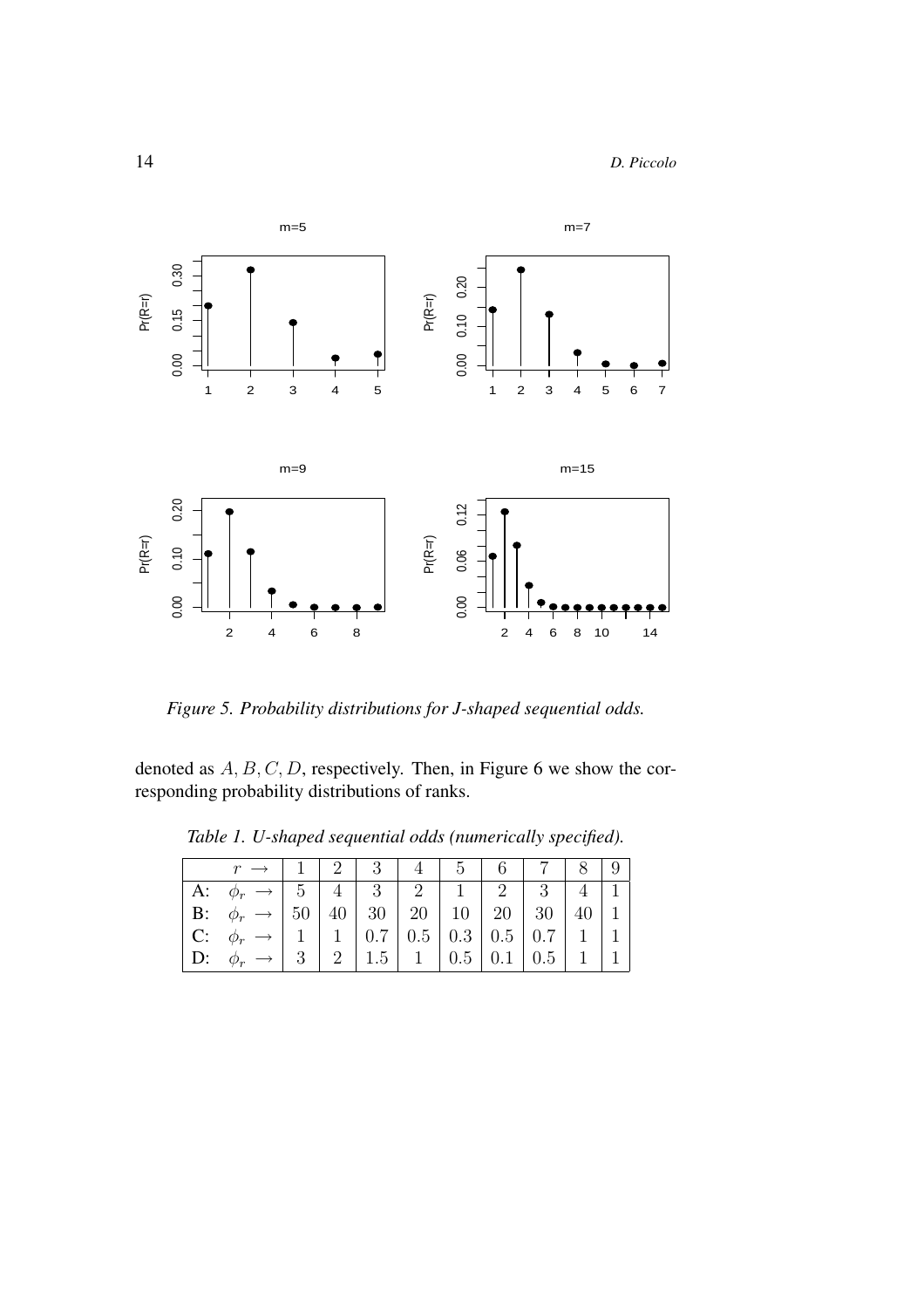

*Figure 6. Probability distributions for U-shaped sequential odds.*

We conclude that a sharp mode at  $R = 1$  is always implied by these assumptions except than in case C, where sequential odds are more homogeneous. In this last case, the probability distribution is similar to that implied by constant sequential odds (as depicted in the left bottom panel of Figure 2).

# *5. Concluding remarks*

In this paper we focused on some relationships among sequential odds and probability distributions for ordinal choices. The results confirm that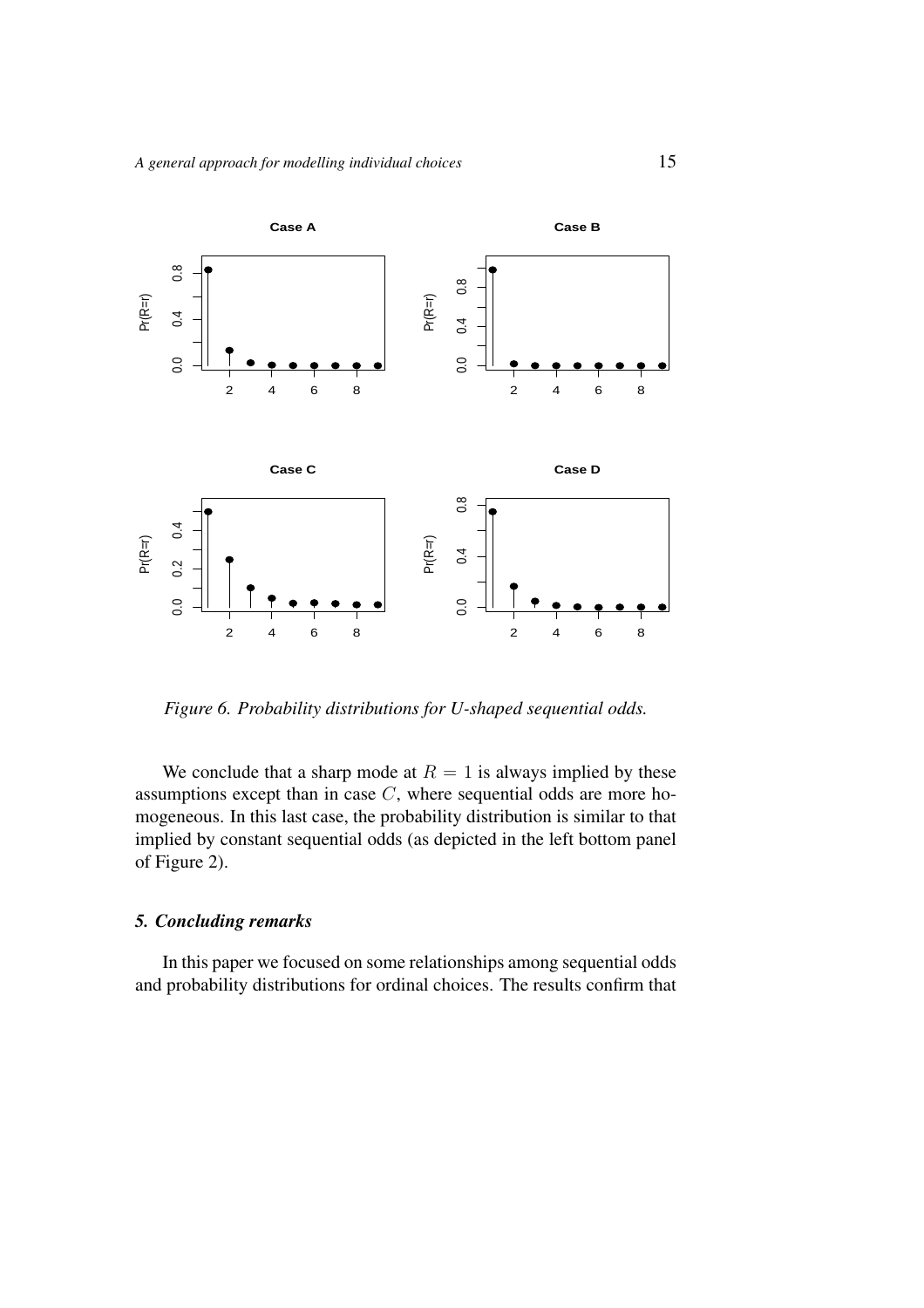any specification about the behaviour of subjects making discrete choices implies a well defined probability distribution; in some cases, simple hypotheses may also induce sharp distributions.

In particular, the IHG distribution has been derived by imposing an hyperbolic increasing odds. Even if it seems a reasonable assumption, it strictly implies an extreme mode, thus this model is only convenient when a well defined liking/disliking is evident from data.

Further studies can be pursued with reference to inferential issues derived bt the stated assumptions about sequential odds. Specifically,we have to check the following suggestions:

1. Sequential odds may be consistently estimated by:

$$
\hat{\phi}_r = \frac{n_r}{n - \sum_{k=1}^r n_k}, \ r = 1, 2, \dots, m - 1.
$$

Then, if stated odds  $\phi_r(\theta)$  are functions of a parameter vector  $\theta$ , it may be estimated by introducing some distance criterion as:

$$
min! \sum_{j=1}^{m-1} \left[ \hat{\phi}_r - \phi_r(\boldsymbol{\theta}) \right]^2.
$$

2. A more direct approach expresses the log-likelihood function as a function of sequential odds  $\phi_r(\theta)$ :

$$
\ell(\boldsymbol{\theta}) = \sum_{r=1}^{m-1} n_r \log \phi_r(\boldsymbol{\theta}) - \sum_{r=1}^{m-1} n_r \sum_{k=1}^r \log(1 + \phi_k(\boldsymbol{\theta})) -n_m \sum_{r=1}^{m-1} \log(1 + \phi_k(\boldsymbol{\theta})).
$$

Finally, subjects' covariates may be introduced in the specification of sequential odds in the same logic of GLM approach.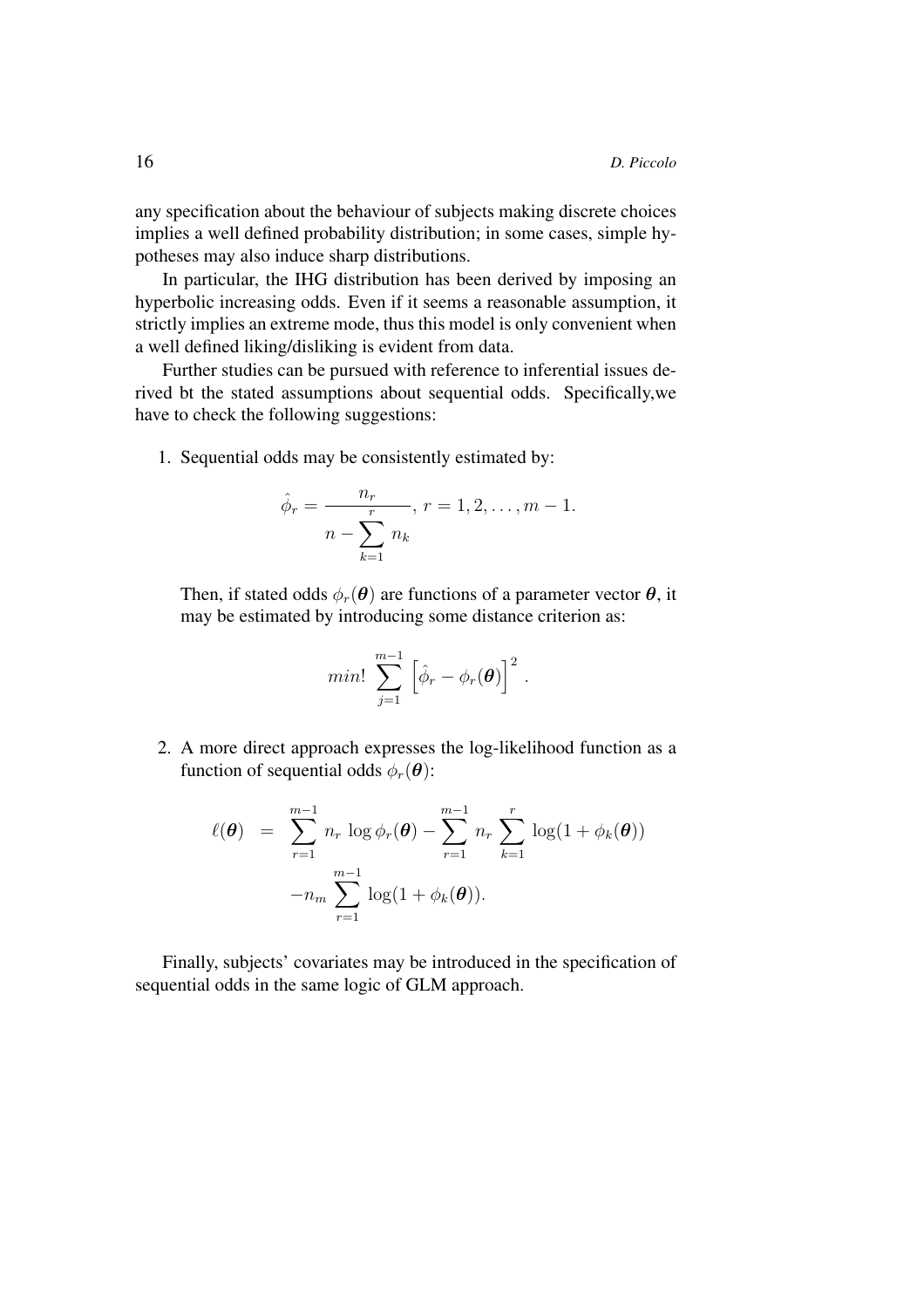*Acknowledgements:* The work has been supported by PRIN-2006 research project: "Stima e verifica di modelli statistici per l'analisi della soddisfazione degli studenti universitari" and benefited from research structures of CFEPSR, Portici. Critical suggestions by the Editor and a referee are gratefully acknowledged.

## *References*

Agresti A. (2002), *Categorical Data Analysis*,  $2^{nd}$  edition, J. Wiley & Sons, New York.

Bailey N.T. (1951), On estimating the size of mobile populations from recapture data, *Biometrika*, 38, 293-306.

Del Giudice T., D'Elia A. (2001), Valorizzazione dell'olio extra-vergine di oliva meridionale: una proposta metodologica per l'analisi delle preferenze, *Rivista di Economia Agraria*, LVI, 571-609.

D'Elia A. (1999), A proposal for ranks statistical modelling, in: H. Friedl, A. Berghold and G. Kauermann, eds., *Statistical Modelling*. Proceedings of 14th IWSM. University of Graz, Austria, 468-471.

D'Elia A. (2003), Modelling ranks using the Inverse Hypergeometric distribution, *Statistical Modelling: an International Journal*, 3, 65-78.

D'Elia A., Piccolo D. (2005), A mixture model for preference data analysis, *Computational Statistics & Data Analysis*, 49, 917-934.

Guenther W.C. (1969), Modified sampling, Binomial and Hypergeometric cases, *Technometrics*, 11, 639-647.

Guenther W.C. (1975), The Inverse Hypergeometric - a useful model, *Statistica Neerlandica*, 29, 129-144.

Hutchinson T.P. (2001), Partial knowledge and answer-until-correct tasks in birds and humans, *Biometrics*, 57, 1251-1252.

Johnson N.L., Kotz S. and Kemp A.W. (1992), *Univariate Discrete Distrib*utions,  $2^{nd}$  edition, J. Wiley & Sons, New York.

Jolliffe and Jolliffe (1997), Modelling memory in coal tits: an illustration of the EM algorithm, *Biometrics*, 53, 1136-1142

McCullagh P. (1980), Regression models for ordinal data (with discussion), *Journal of the Royal Statistical Society, Series B*, 42, 109-142.

Piccolo D. (2000), Analisi statistica di un modello per le preferenze nel caso di tre alternative, *Quaderni di Statistica*, 2, 241-267.

Piccolo D. (2001), Some Approximations for the Asymptotic Variance of the